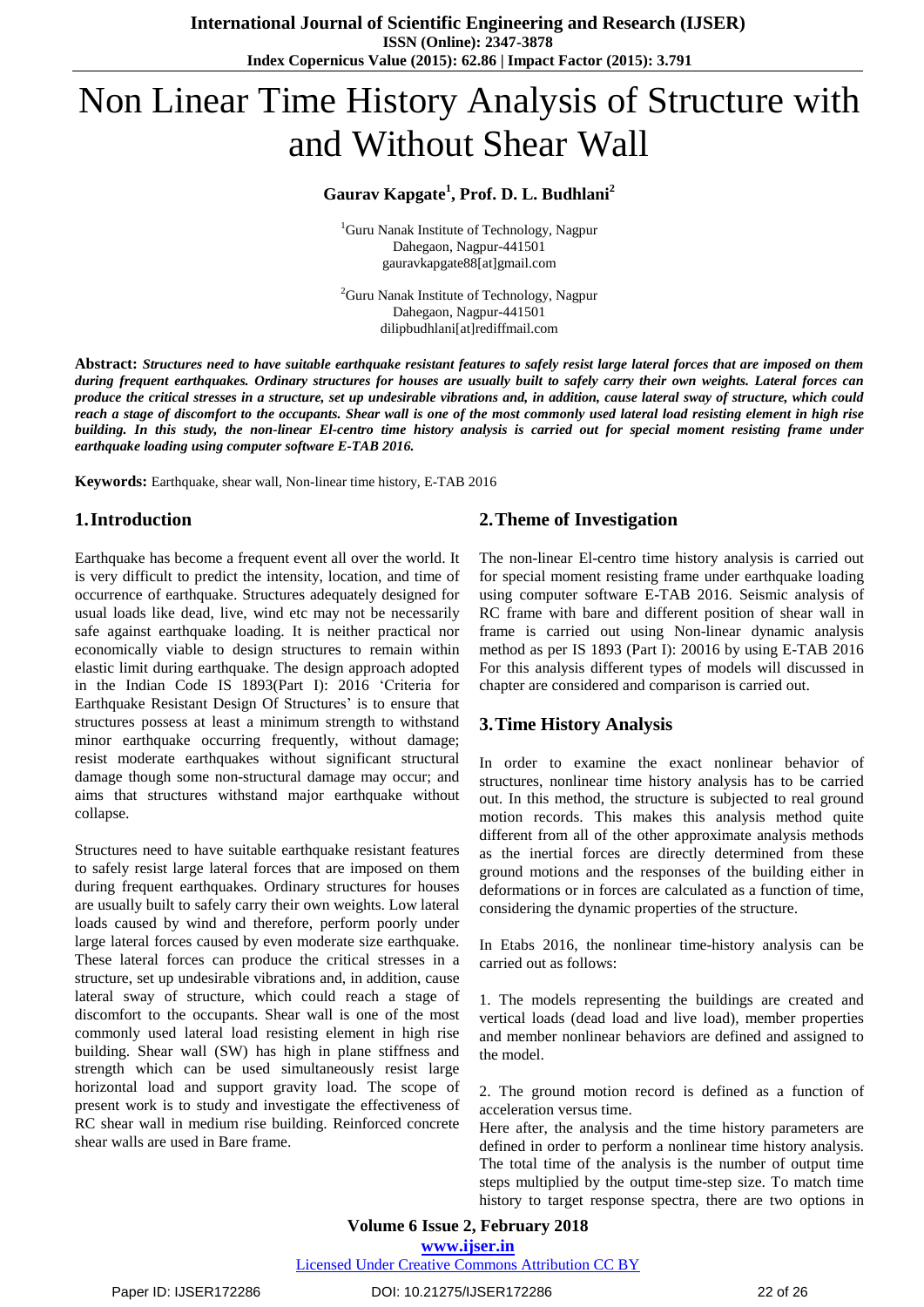# **International Journal of Scientific Engineering and Research (IJSER) ISSN (Online): 2347-3878 Index Copernicus Value (2015): 62.86 | Impact Factor (2015): 3.791**

ETABS 2016. These are "spectral matching by time domain" and "spectral matching by frequency domain" options. In 'spectral matching by time domain' option, the damping values with the first and second periods are assigned. Using these values, the program calculates the mass proportional and stiffness proportional coefficients. "Spectral matching by frequency domain" has the same interface but this time frequency values instead of periods are assigned. In the analysis of the analytical models "spectral matching by time domain" option is used. In Figure 3.3.1 and Figure 3.3.2, the user graphic face of Etabs 2016 while defining the output steps and time step size for nonlinear time history analysis.



**Figure 1:** User Graphic Face of ETABS 2016 while Assigning Nonlinear Time History Analysis (El-centro ground motion)



**Figure 2:** User graphic face of ETABS 2016 while defining the output steps and time step size for nonlinear time history analysis.

# **4.Problem Statement**

The building is analyzed is G+15 R.C framed building of symmetrical rectangular plan configuration. Complete analysis is carried out for dead load, live load & seismic load using ETAB 2015. Non linear time history analysis is used. All combinations are considered as per IS 1893:2016.

Typical plan of building is shown in Figure 3



**Figure 3:** Plan of G+ 15 RC frame structure



**Figure 4:** 3D view of G+ 15 RC Bare Frame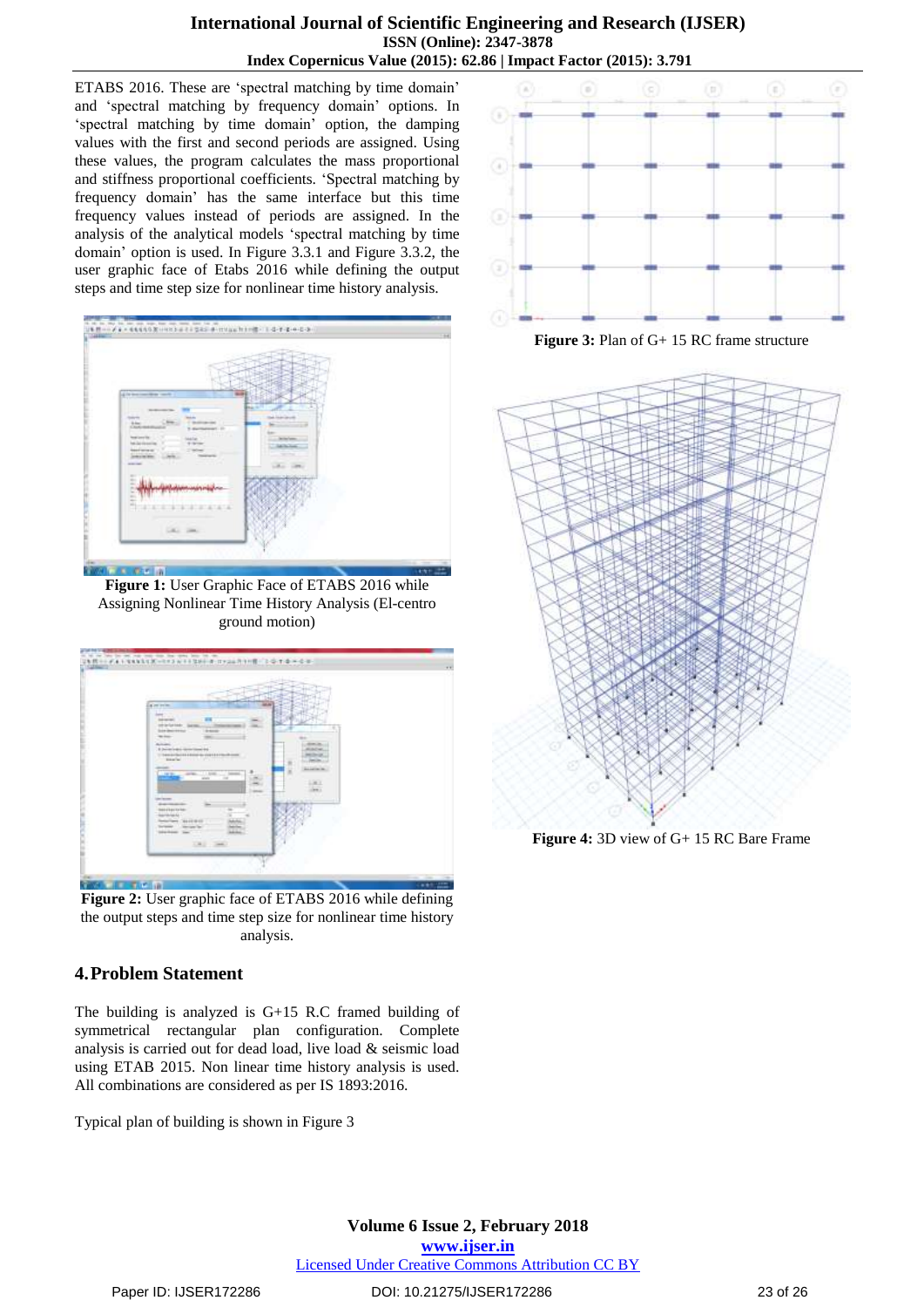

**Figure 5:** 3D view of G+ 15 RC frame with outer shear wall



**Figure 6:** 3D view of G+ 15 RC frame with inner shear wall

#### **Building properties**

Details of building: G+15 Plan Dimension: 30m x 20m, 5m span in each direction. Outer wall thickness: 230mm Inner wall thickness: 230mm Floor height: 3 m Parking floor height: 3m

# **Seismic Properties**

Seismic zone: IV Zone factor: 0.24 Importance factor: 1.2 Response Reduction factor R: 5 Soil Type: medium

## **Material Properties**

Material grades of M35 & Fe500 is used for the design.

#### **Loading on structure**

Dead load: self-weight of structure Live load: Floor: 2.5 kN/m² Roof: 1.5 kN/m²

#### **Preliminary Sizes of members**

Column:850mm x 350mm Beam: 300mm x 650mm Slab thickness: 125mm Shear wall thickness: 250mm

# **5.Results and Discussions**

Nonlinear time history is carried out to evaluate the seismic performance of special moment resisting (SMRF) structures. In this dynamic loading is applied to the structure. El-centro ground motion data is used for nonlinear time history analysis. ETAB 2016 software is used for analysis.

Table 1 represents comparison between base shear in X direction and Y direction for bare frame, outer shear wall and inner shear wall by nonlinear time history method.

| <b>Table 1.</b> Combarison of Dase sheaf |                   |                     |                  |  |  |
|------------------------------------------|-------------------|---------------------|------------------|--|--|
| Base shear (kN)                          |                   |                     |                  |  |  |
| Direction                                | <b>Bare Frame</b> | Outer shear<br>wall | Inner shear wall |  |  |
| X- dir                                   | 261.066           | 272.784             | 267.1            |  |  |
| Y-dir                                    | 251.938           | 302.34              | 289.728          |  |  |
|                                          |                   |                     |                  |  |  |



**Figure 7:** Comparison of base shear in kN

Figure 7 shows graphical representation between base shear in X direction and Y direction for bare frame, outer shear wall and inner shear wall by nonlinear time history method. It shows that base shear is increased up to 30% in both directions by addition of shear wall.

Table 2 represents comparison between base shear in X direction and Y direction for bare frame, outer shear wall and inner shear wall by nonlinear time history method.

#### **Volume 6 Issue 2, February 2018 [www.ijser.in](file:///G:\www.ijser.in\Documents\www.ijser.in)** [Licensed Under Creative Commons Attribution CC BY](http://creativecommons.org/licenses/by/4.0/)

Paper ID: IJSER172286 DOI: 10.21275/IJSER172286 24 of 26

**Table 1:** Comparison of Base shear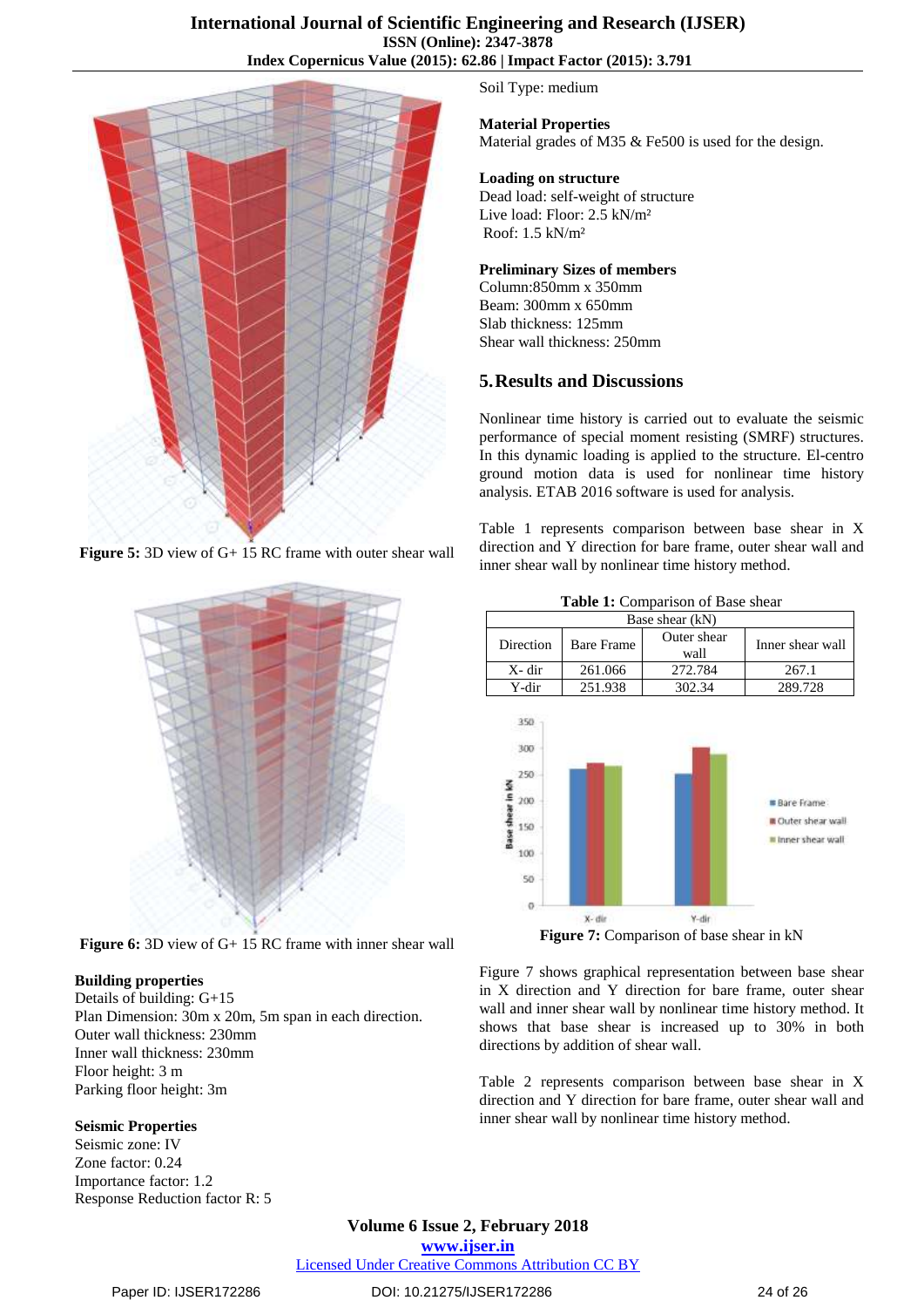## **International Journal of Scientific Engineering and Research (IJSER) ISSN (Online): 2347-3878 Index Copernicus Value (2015): 62.86 | Impact Factor (2015): 3.791**

| <b>Table 2:</b> Comparison of Joint Displacement |        |             |                  |  |  |
|--------------------------------------------------|--------|-------------|------------------|--|--|
| Joint Displacement (mm)                          |        |             |                  |  |  |
| Directio                                         | Bare   | outer shear |                  |  |  |
| n                                                | Frame  | wall        | Inner shear wall |  |  |
| Ux                                               | 4.062  | 1.575       | 1.372            |  |  |
|                                                  | 7.193  | 2.601       | 0.852            |  |  |
| Jz.                                              | 11.032 | 10.866      | 6.957            |  |  |



**Figure 8:** Comparison of Joint Displacement in mm in Xdirection

Figure 8 shows graphical representation between joint displacement in X direction for bare frame, outer shear wall and inner shear wall by nonlinear time history method. It shows that displacement is reduced up to 70% in X direction by addition of shear wall.



**Figure 9:** Comparison of Joint Displacement in mm in Ydirection.

Figure 9 shows graphical representation between joint displacement in Y direction for bare frame, outer shear wall and inner shear wall by nonlinear time history method. It shows that displacement is reduced up to 80% in Y direction by addition of shear wall.



**Figure 10:** Comparison of Joint Displacement in mm in Zdirection.

Figure 10 shows graphical representation between joint displacement in Z direction for bare frame, outer shear wall and inner shear wall by nonlinear time history method. It shows that displacement is reduced up to 25% in Z direction by addition of shear wall.



**Figure 11:** Comparison of Peak Spectral Acceleration in m/sec²

Figure 11 shows graphical representation of peak spectral acceleration for bare frame, outer shear wall and inner shear wall by nonlinear time history method. It shows that peak story acceleration is reduced up to 40% in by addition of shear wall.

# **6.Conclusions**

- By addition of shear wall base shear is increased than in bare frame.
- Inner shear wall reduced large displacement in both directions than outer shear wall.
- Also inner shear wall reduced peak spectral acceleration drastically than outer shear wall.

# **References**

- [1] Duggal S K, "Earthquake Resistance Design of Structure", Fourth Edition, (2010), Oxford University Press, New Delhi.
- [2] Haselton C B and Whittaker A S, "Selecting and Scaling Earthquake Ground Motions for Performing Response-History Analyses", The 15th World Conference on Earthquake Engineering, (2012).

#### **Volume 6 Issue 2, February 2018**

**[www.ijser.in](file:///G:\www.ijser.in\Documents\www.ijser.in)**

[Licensed Under Creative Commons Attribution CC BY](http://creativecommons.org/licenses/by/4.0/)